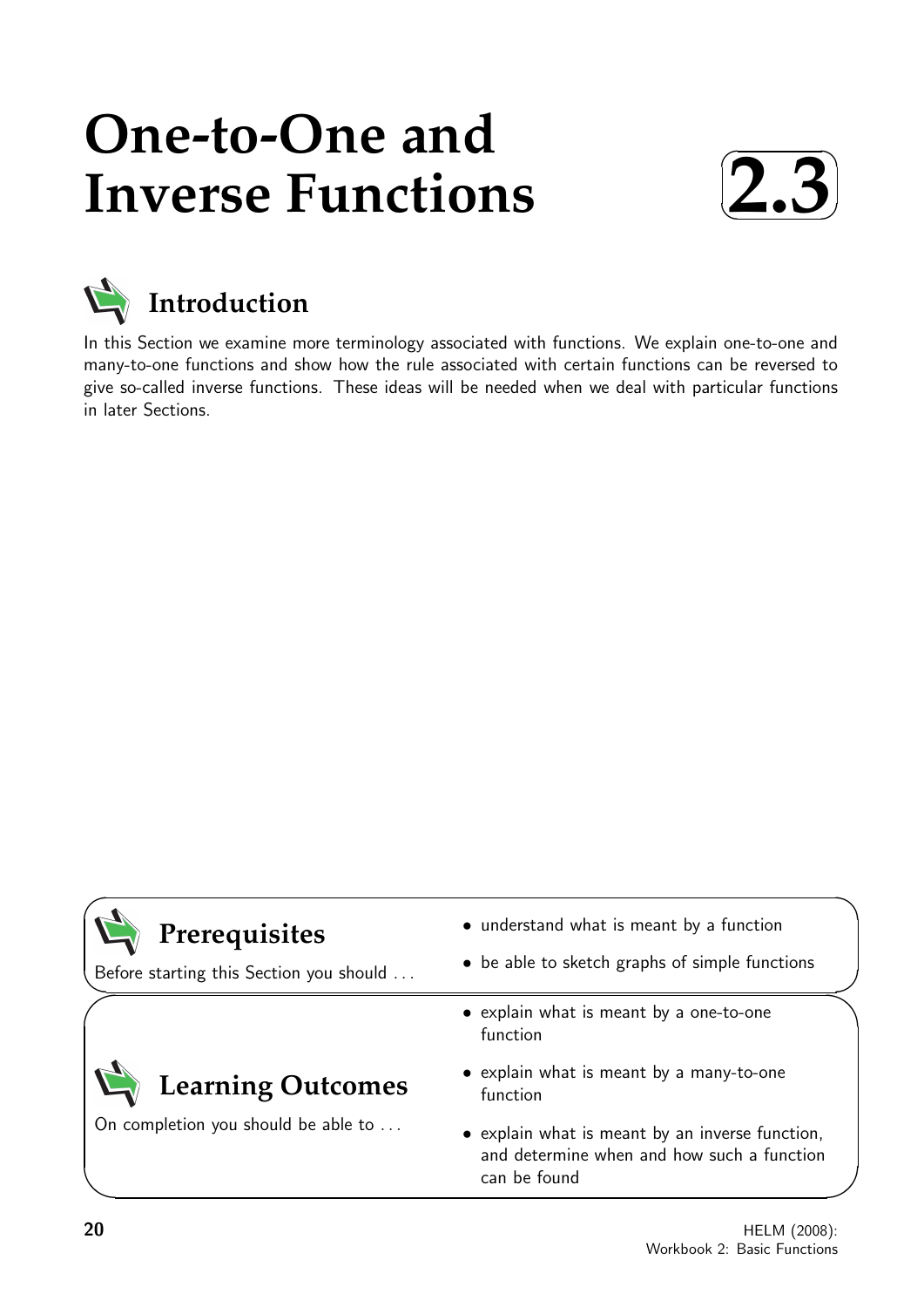

### **1. One-to-many rules, many-to-one and one-to-one functions**

#### One-to-many rules

Recall from Section 2.1 that a rule for a function must produce a single output for a given input. Not all rules satisfy this criterion. For example, the rule 'take the square root of the input' cannot be a rule for a function because for a given input there are two outputs; an input of 4 produces outputs of 2 and −2. Figure 10 shows two ways in which we can picture this situation, the first being a block diagram, and the second using two sets representing input and output values and the relationship between them.



**Figure 10**: This rule cannot be a function - it is a one-to-many rule

Such a rule is described as a **one-to-many rule**. This means that one input produces more than one output. This is obvious from inspecting the sets in Figure 10.

The graph of the rule 'take  $\pm \sqrt{x}$ ' can be drawn by constructing a table of values:

#### Table 4

| $= \pm \sqrt{x}$ |  | $ 0 \pm 1  \pm \sqrt{2}  \pm \sqrt{3} $ | $+$ |
|------------------|--|-----------------------------------------|-----|

The graph is shown in Figure 11(a). For each value of x there are two corresponding values of  $y$ . Plotting a graph of a one-to-many rule will result in a curve through which a vertical line can be drawn which cuts the curve more than once as you can see. The vertical line cuts the curve more than once because there is more than one  $y$  value for each  $x$  value.



Figure 11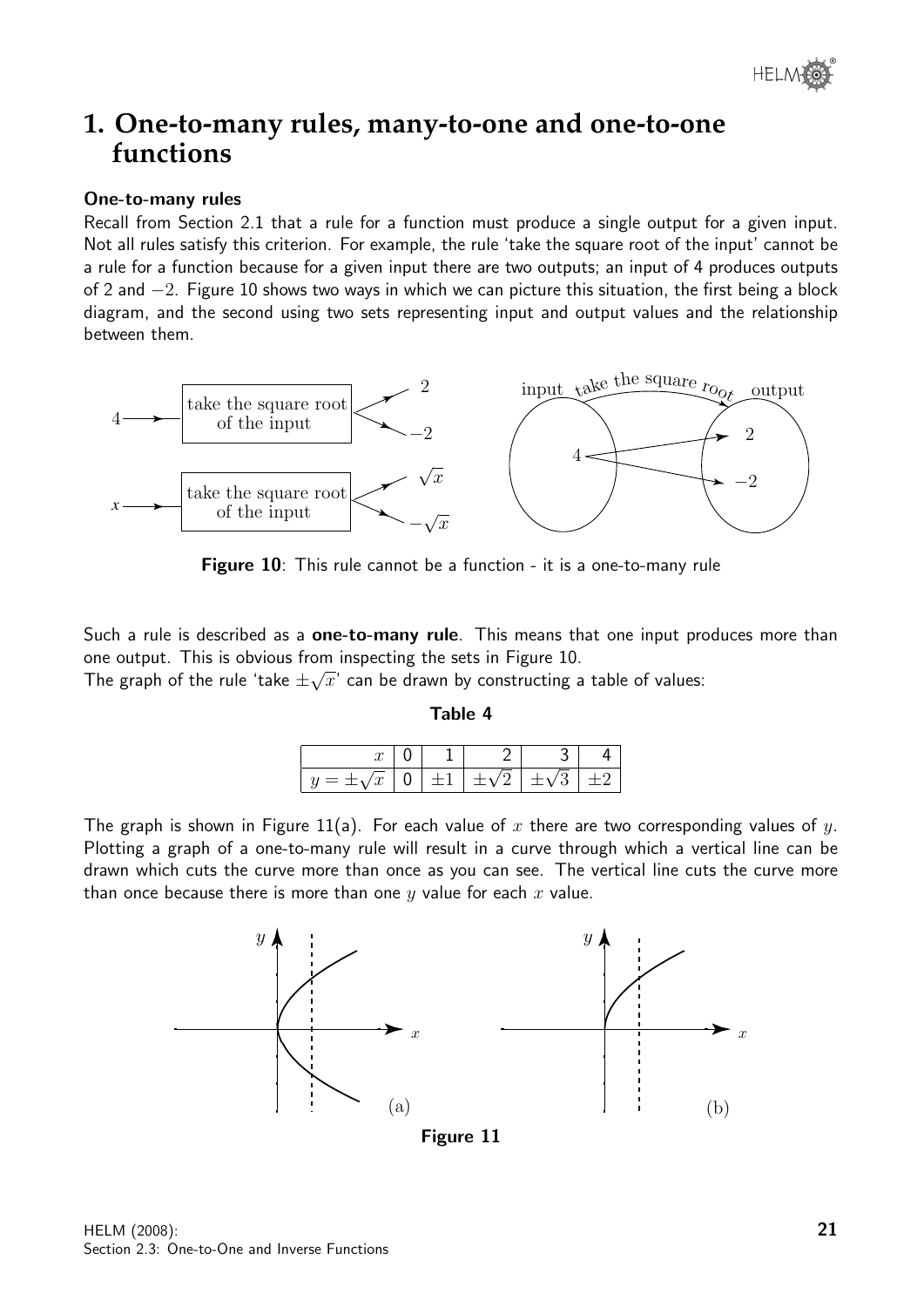By describing a rule more carefully it is possible to make sure a single output results from a single input, thereby defining a valid rule for a function. For example, the rule 'take the **positive** square root of the input' is a valid function rule because a given input produces a single output. The graph of this function is displayed in Figure 11(b).

#### Many-to-one and one-to-one functions

Consider the function  $y(x) = x^2$ . An input of  $x = 3$  produces an output of 9. Similarly, an input of −3 also produces an output of 9. In general, a function for which different inputs can produce the same output is called a many-to-one function. This is represented pictorially in Figure 12 from which it is clear why we call this a many-to-one function.



Figure 12: This represents a many-to-one function

Note that whilst this is many-to-one it is still a function since any chosen input value has only one arrow emerging from it. Thus there is a single output for each input.

It is possible to decide if a function is many-to-one by examining its graph. Consider the graph of  $y = x^2$  shown in Figure 13.



**Figure 13**: The function  $y = x^2$  is a many-to-one function

We see that a horizontal line drawn on the graph cuts it more than once. This means that two (or more) different inputs have yielded the same output and so the function is many-to-one. If a function is not many-to-one then it is said to be **one-to-one**. This means that each different

input to the function yields a different output.

Consider the function  $y(x) = x^3$  which is shown in Figure 14. A horizontal line drawn on this graph will intersect the curve only once. This means that each input value of  $x$  yields a different output value for  $u$ .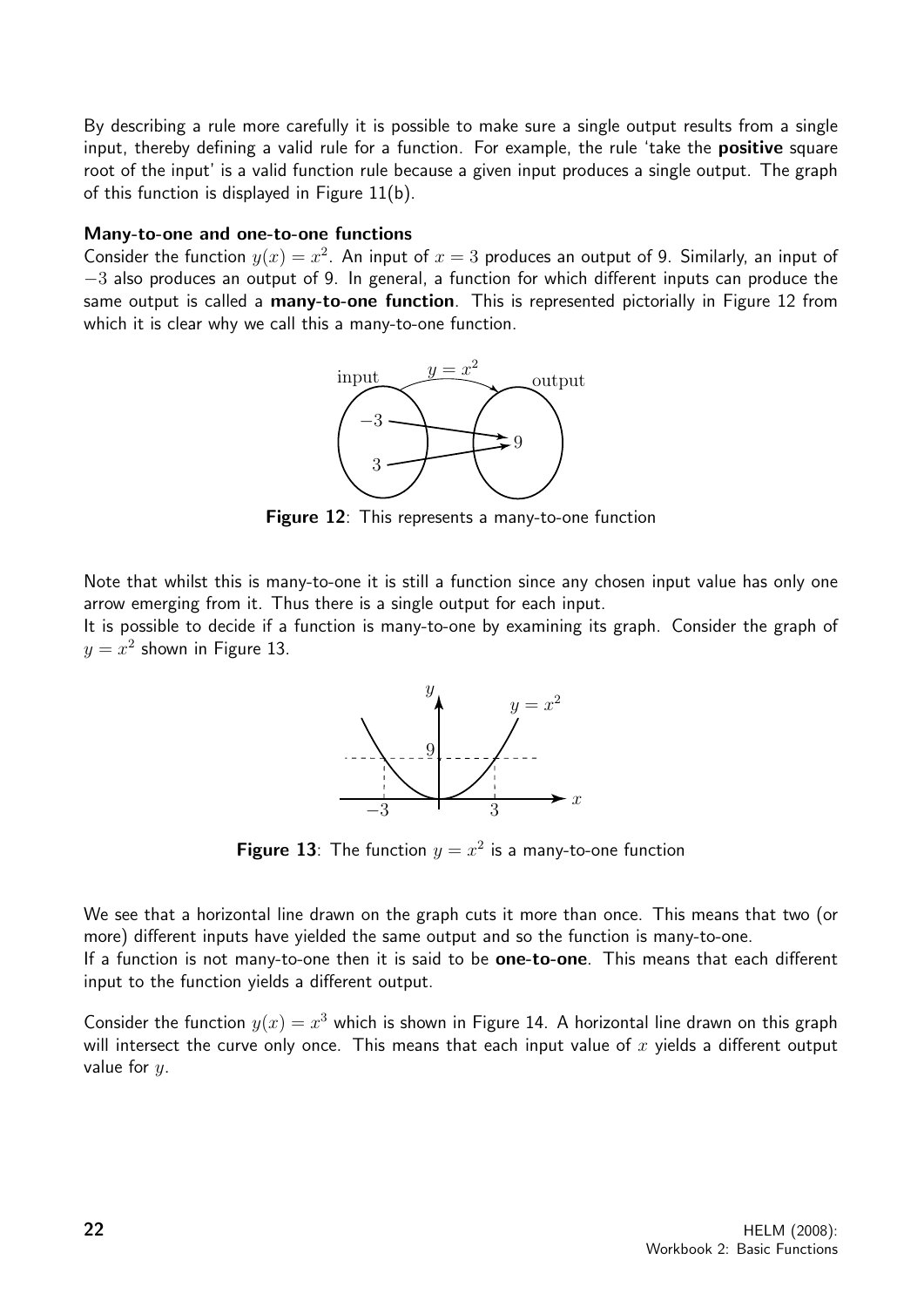

**Figure 14**: The function  $y(x) = x^3$  is a one-to-one function



Study the graphs shown in Figure 15. Decide which, if any, are graphs of functions. For those which are, state if the function is one-to-one or many-to-one.







## **2. Inverse of a function**

We have seen that a function can be regarded as taking an input,  $x$ , and processing it in some way to produce a single output  $f(x)$  as shown in Figure 16(a). A natural question to ask is whether we can find another function that will reverse the process. In other words, can we find a function that will start with  $f(x)$  and process it to produce x again? This idea is also shown in Figure 16(b). If we can find such a function it is called the **inverse function** to  $f(x)$  and is given the symbol  $f^{-1}(x)$ . Do not confuse the '−1' with an index, or power. Here the superscript is used purely as the notation for the inverse function. Note that the composite function  $f^{-1}(f(x)) = x$  as shown in Figure 17.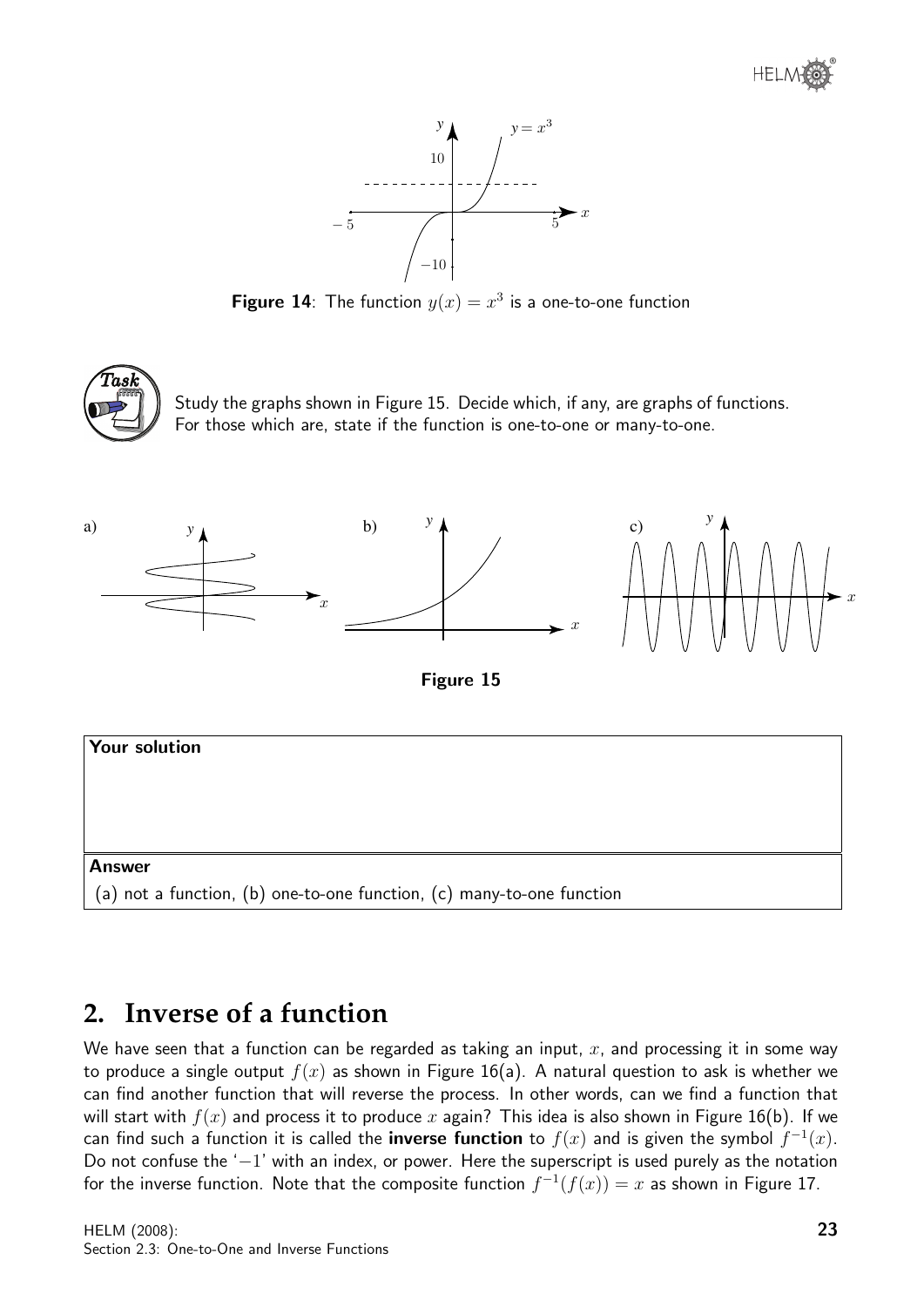

Figure 16: The second block reverse the process in the first



**Figure 17**:  $f^{-1}$  reverses the process in  $f$ 



#### Solution

The given function takes an input, x and produces an output  $3x - 8$ . The inverse function,  $f^{-1}$ , must take an input  $3x - 8$  and give an output x. That is

$$
f^{-1}(3x - 8) = x
$$

If we introduce a new variable  $z = 3x - 8$ , and transpose this for x to give

$$
x = \frac{z+8}{3} \qquad \text{then} \qquad f^{-1}(z) = \frac{z+8}{3}
$$

So the rule for  $f^{-1}$  is add 8 to the input and divide the result by 3. Writing  $f^{-1}$  with  $x$  as its argument gives

$$
f^{-1}(x) = \frac{x+8}{3}
$$

This is the inverse function.